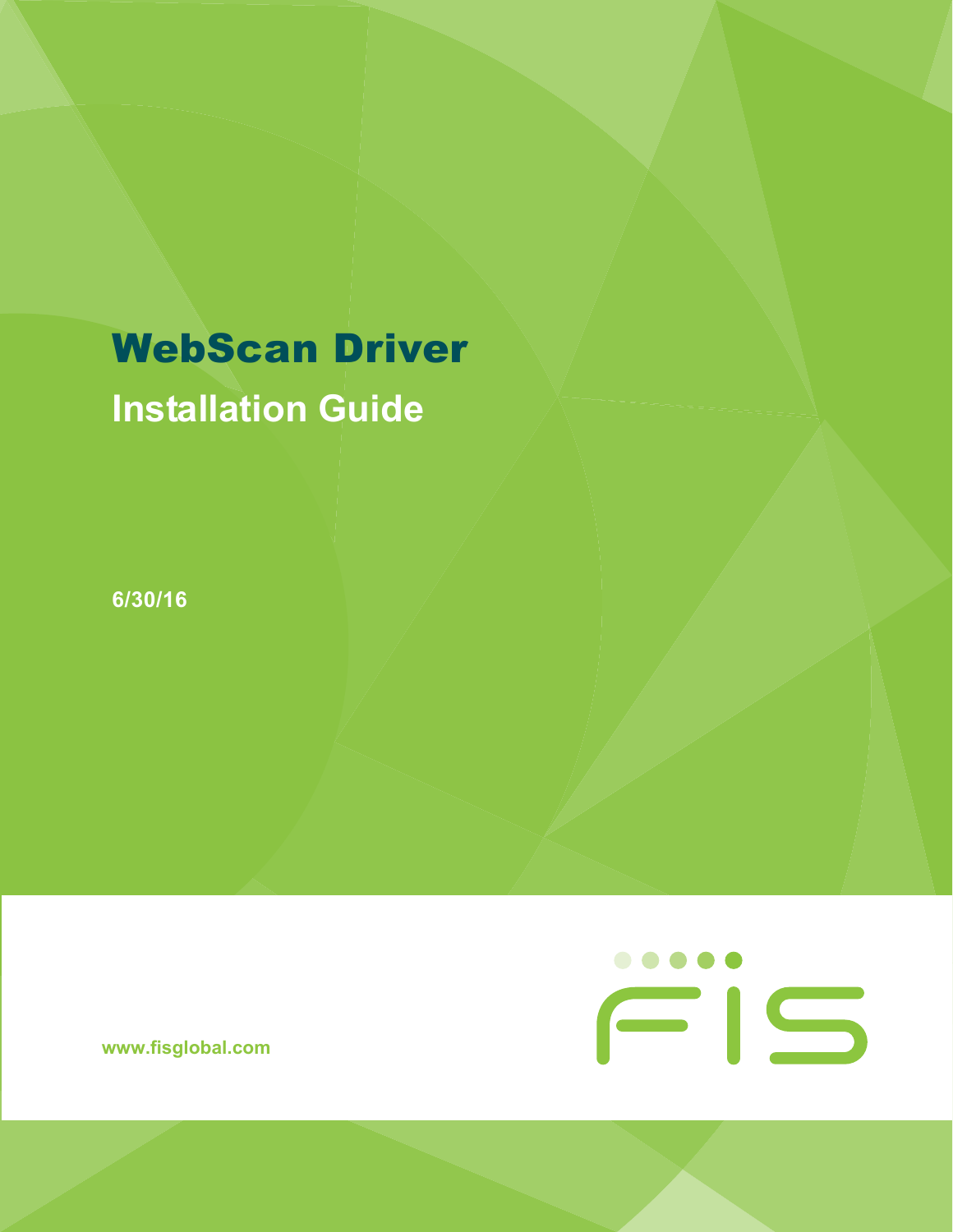

## **WebScan Driver Installation & User Profile Instructions for FIS' CCX (Commercial Capture Xpress)**

## **WebScan Driver Installation Instructions**

**1.** Select the **Documentation** option at the bottom left column menu on the CCX home screen.

|                       | <b>Documentation and Drivers</b>                                                                                                            |
|-----------------------|---------------------------------------------------------------------------------------------------------------------------------------------|
| Home                  |                                                                                                                                             |
| <b>Capture</b>        | <b>Scanner Drivers and Documentation</b>                                                                                                    |
| <b>Approval</b>       |                                                                                                                                             |
| <b>Transactions</b>   | <b>Burroughs SmartSource Pro and Adaptive</b><br>• Canon                                                                                    |
| <b>Batch Status</b>   | <b>Digital Check</b><br>Epson                                                                                                               |
| <b>Reports</b>        | Magtek                                                                                                                                      |
| <b>File Exchange</b>  | Panini<br>Pertech                                                                                                                           |
| <b>Payment Export</b> | $\cdot$ RDM                                                                                                                                 |
| <b>Clients</b>        | WebScan                                                                                                                                     |
| <b>Maintenance</b>    | <b>RDC Self Assessment</b>                                                                                                                  |
| Fis                   |                                                                                                                                             |
| FI Info               | • RDC Self Assessment                                                                                                                       |
| <b>Users</b>          |                                                                                                                                             |
| <b>Security</b>       | <b>General Documentation</b>                                                                                                                |
| <b>Broadcasting</b>   |                                                                                                                                             |
| <b>Documentation</b>  | • CCX Administration Guide<br>• Appendix A: Remittance Configuration                                                                        |
|                       | · Appendix B: QuickBooks Integration<br>• CCX End User Procedures Guide<br>• CCX Minimum Workstation Requirements + Certified Scanners List |

On the resulting screen, select the **WebScan** option under the **Scanner Drivers and Documentation** header.

**2.** The **WebScan** installation information screen contains a **Current Driver Installation Package** section and a **Supplemental Installers** section. In the **Current Driver Installation Package** section, first select the **WebScan Driver Prerequisites (PDF)** and review/compare to the machine where WebScan is being installed. Based on what is found, there may be a need for one or more of the steps in the **Supplemental Installers** section to be followed first. Once the prerequisites are satisfied, the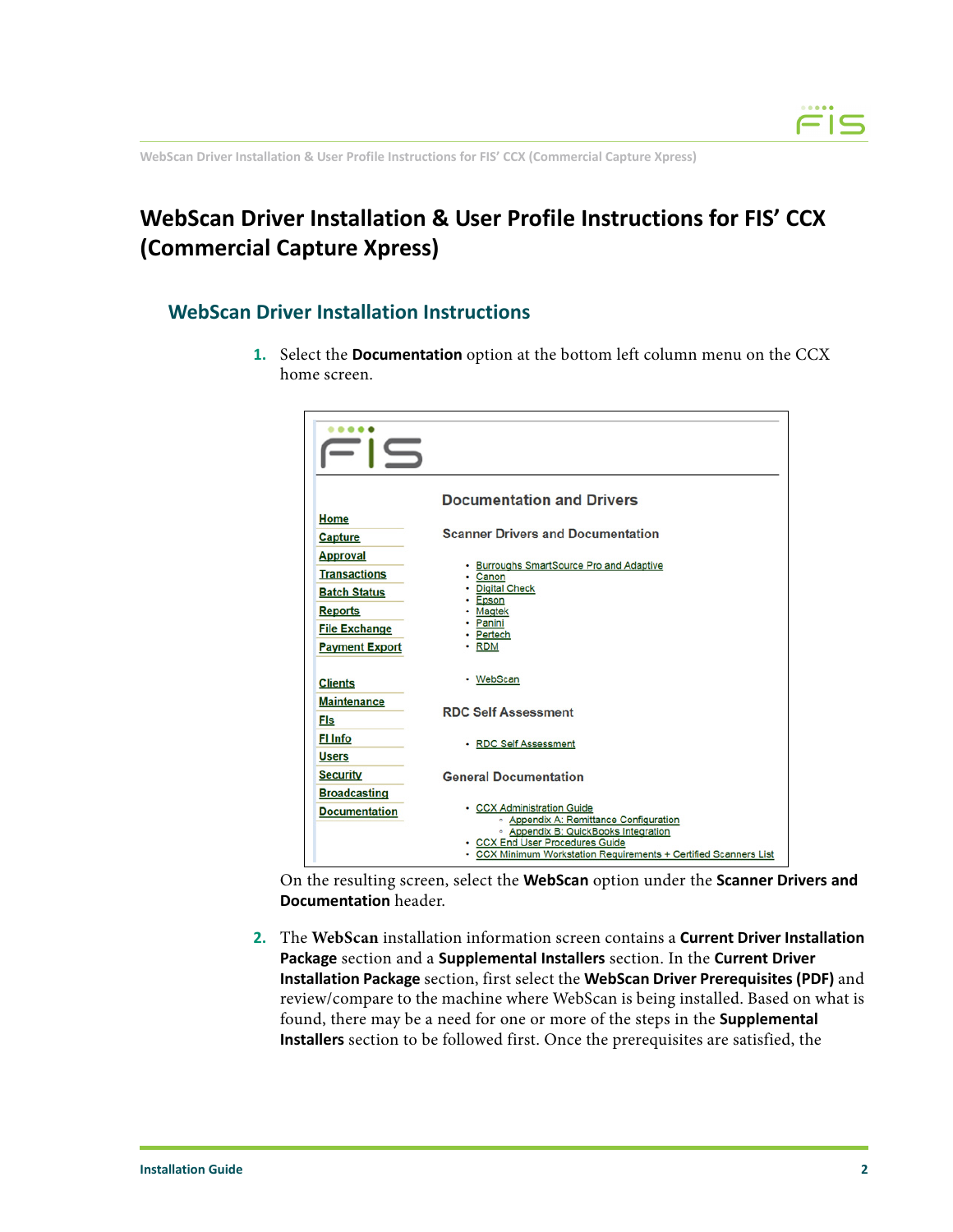

**Installation Instructions (PDF)** in the **Current Driver** section should be downloaded and followed. This will ultimately lead to starting the **Driver Installation Package** itself to install the WebScan option.

| <b>WebScan Installation Information</b>                                                                                                     |  |
|---------------------------------------------------------------------------------------------------------------------------------------------|--|
| <b>General Documentation</b>                                                                                                                |  |
| <b>Current Driver Installation Package</b>                                                                                                  |  |
| • WebScan Application<br>• WebScan Driver Prerequisites (PDF)<br>· Installation Instructions (PDF)<br>• Driver Installation package         |  |
| Supplemental Installers (May be required for some computers)                                                                                |  |
| • Microsoft .NET<br>• Installation Instructions (PDF)<br>- NET Installation (EXE)                                                           |  |
| • Microsoft Visual C++<br>· Installation Instructions (PDF)<br>• Microsoft Visual C++ (64-bit) (EXE)<br>Microsoft Visual C++ (32-bit) (EXE) |  |

**3.** Click on any PDF lines desired to review instructions. If the following error is encountered, then click on the *Open this content in new window* option provided on the pop-up. This will open the PDF in a new browser tab. Use the back arrow in upper left to return to the screen shown above for a different selection.



**4.** Once the prerequisites have been met, select the **Driver Installation Package**, then select **Save**.

| Do you want to run or save WebScanCapture_Setup.msi (6.43 MB) from ccx.epaysol.com? |     |      |  |        |
|-------------------------------------------------------------------------------------|-----|------|--|--------|
| This type of file could harm your computer.                                         | Run | save |  | Cancel |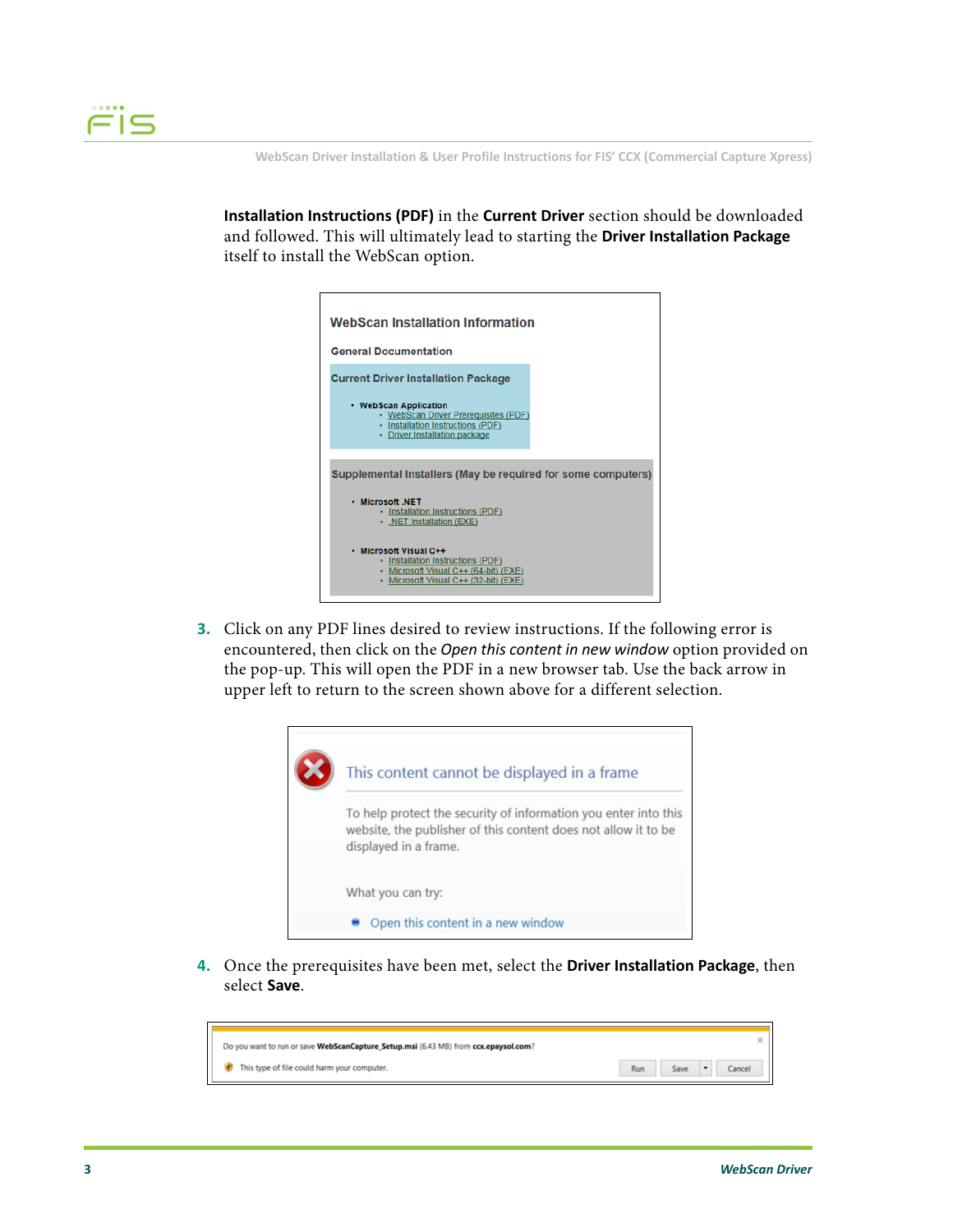

**5.** Select Run.



**6.** Select Next.



**7.** Select Next.

| <b>Select Installation Folder</b>                                                                            |           |
|--------------------------------------------------------------------------------------------------------------|-----------|
| The installer will install WebScan to the following folder.                                                  |           |
| To install in this folder, click "Next". To install to a different folder, enter it below or click "Browse". |           |
| Folder:                                                                                                      |           |
| C:\Program Files\FIS\WebScan\                                                                                | Browse    |
|                                                                                                              | Disk Cost |
|                                                                                                              |           |
| Install WebScan for yourself, or for anyone who uses this computer.                                          |           |
| C Everyone                                                                                                   |           |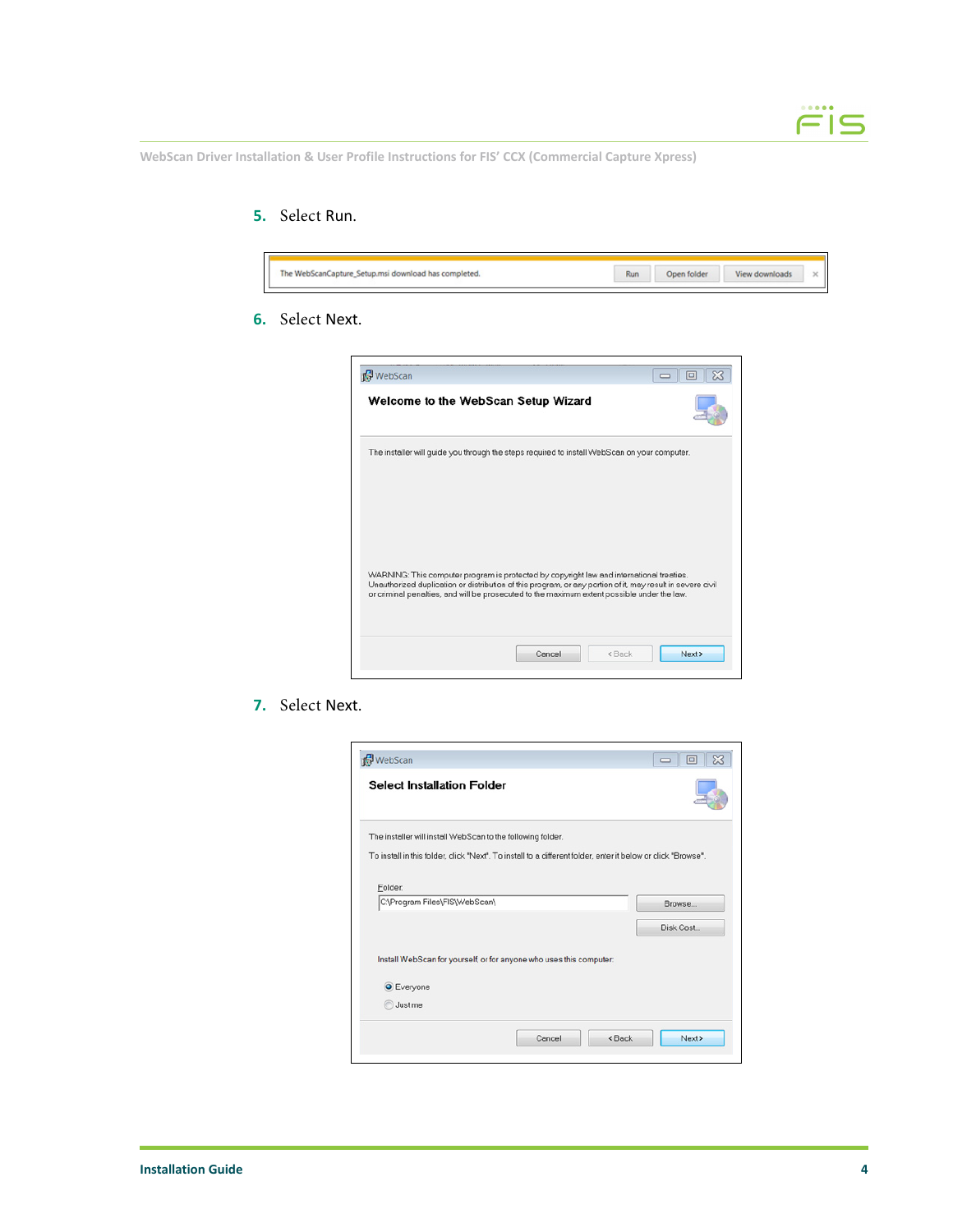

**8.** Select Next.

| <b>WebScan</b>                          |                                                             | o<br>ΣŚ<br>$\qquad \qquad \qquad =$ |
|-----------------------------------------|-------------------------------------------------------------|-------------------------------------|
| <b>Confirm Installation</b>             |                                                             |                                     |
|                                         | The installer is ready to install WebScan on your computer. |                                     |
| Click "Next" to start the installation. |                                                             |                                     |
|                                         |                                                             |                                     |
|                                         |                                                             |                                     |
|                                         |                                                             |                                     |
|                                         |                                                             |                                     |
|                                         |                                                             |                                     |
|                                         |                                                             |                                     |
|                                         |                                                             |                                     |
|                                         | Cancel                                                      | <back<br>Next &gt;</back<br>        |

**9.** Select OK.

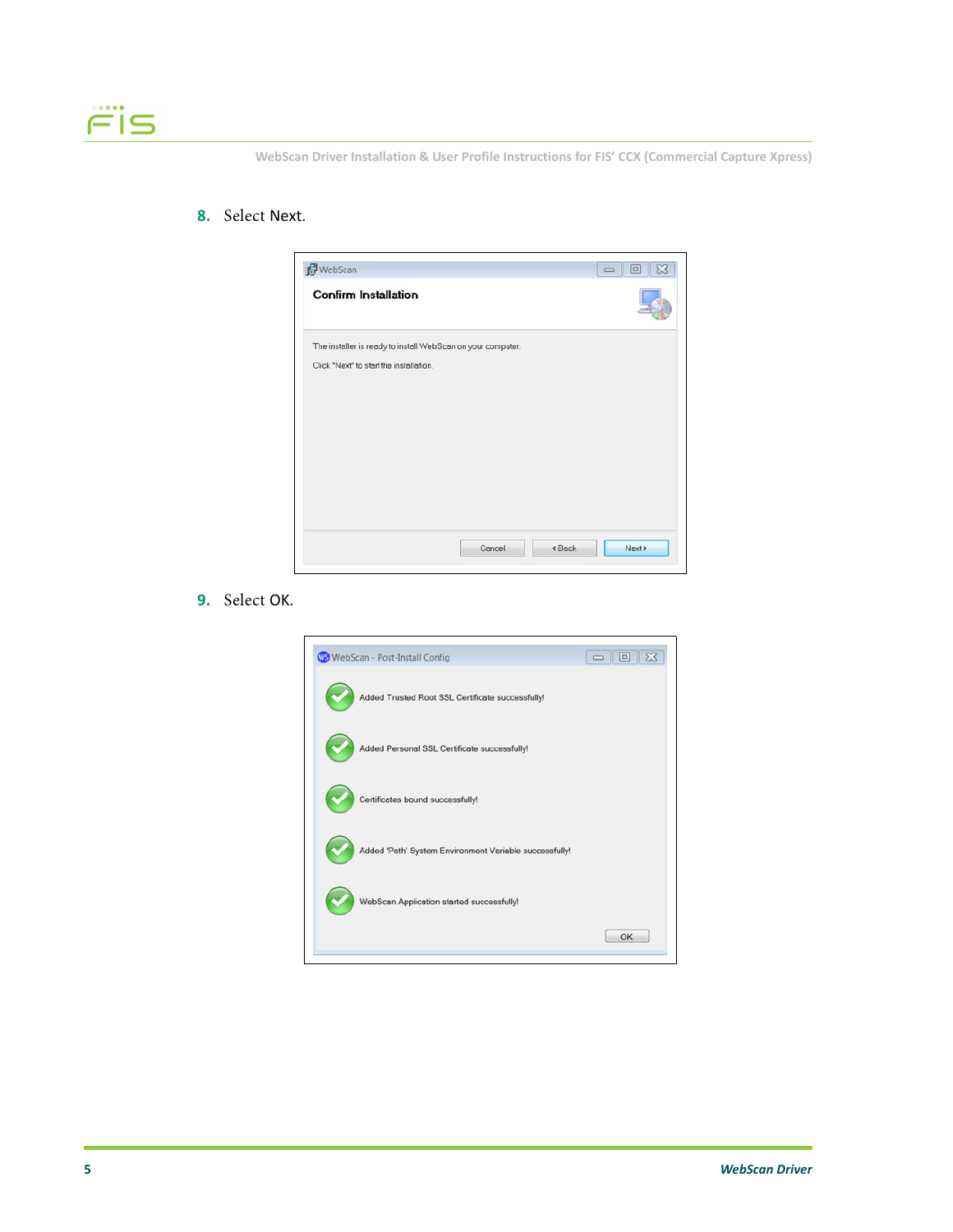

**10.** Select Close.

| <b>WebScan</b>                                                                     |        | $\qquad \qquad \Box$<br>□ |
|------------------------------------------------------------------------------------|--------|---------------------------|
| <b>Installation Complete</b>                                                       |        |                           |
| WebScan has been successfully installed.                                           |        |                           |
| Click "Close" to exit.                                                             |        |                           |
|                                                                                    |        |                           |
|                                                                                    |        |                           |
|                                                                                    |        |                           |
|                                                                                    |        |                           |
|                                                                                    |        |                           |
|                                                                                    |        |                           |
| Please use Windows Update to check for any critical updates to the .NET Framework. |        |                           |
|                                                                                    |        |                           |
|                                                                                    | Cancel | <back<br>Close</back<br>  |